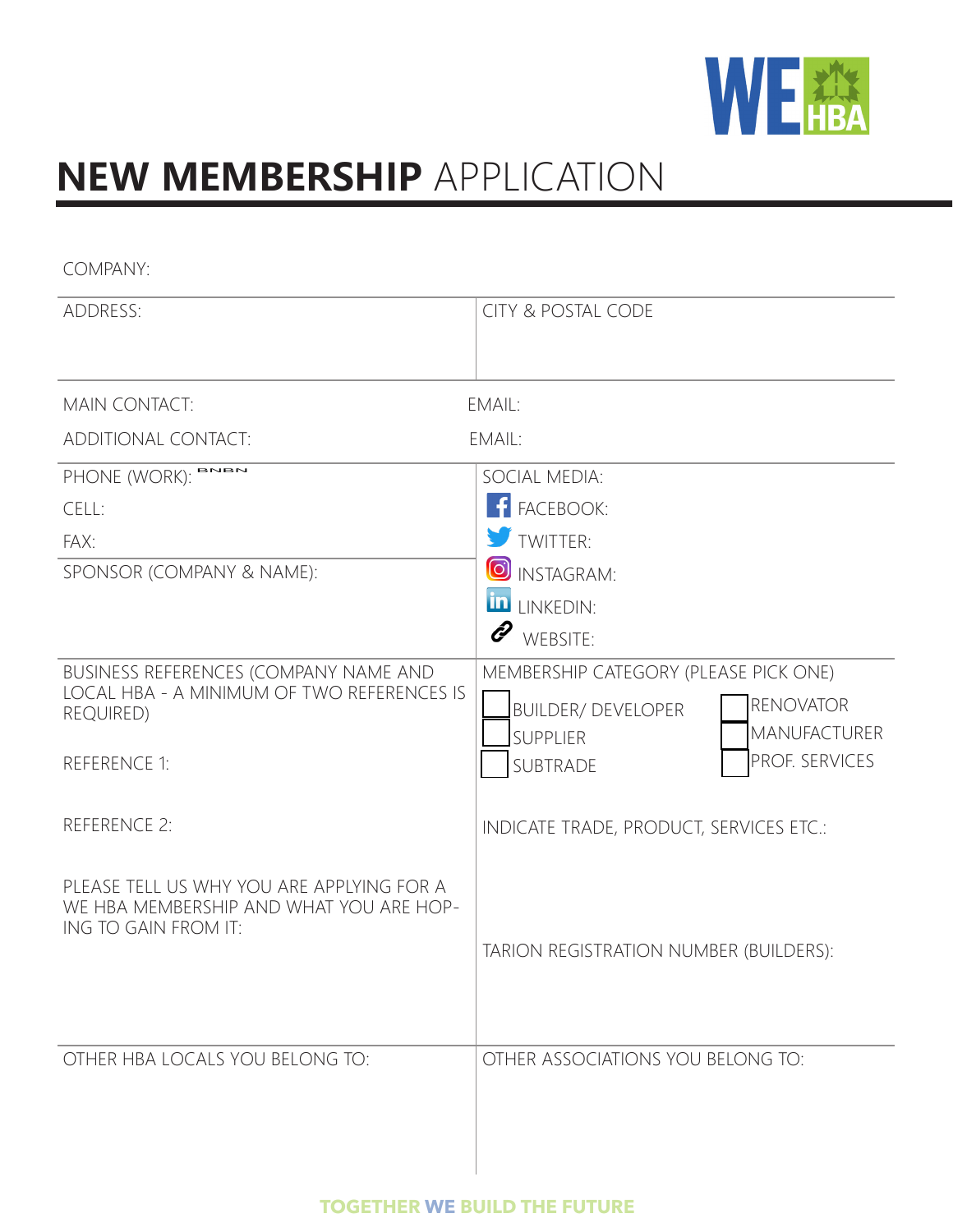

## FEES

| <b>MEMBER TYPE</b>        | <b>FEE</b> | <b>HST</b> | <b>TOTAL</b> |
|---------------------------|------------|------------|--------------|
| <b>BUILDER/ DEVELOPER</b> | \$1,785.00 | \$232.05   | \$2,017.05   |
| <b>RENOVATOR</b>          | \$1,275.00 | \$165.75   | \$1,440.75   |
| <b>ASSOCIATE</b>          | \$1,275.00 | \$165.75   | \$1,440.75   |
| YOUTH ENTREPRENEUR        | \$1,045.00 | \$135.85   | \$1,180.85   |

## PAYMENT METHOD

| <b>CHEQUE</b> | <b>CREDIT CARD</b>     | <b>VISA</b> | <b>MC</b> | <b>AMEX</b> |
|---------------|------------------------|-------------|-----------|-------------|
|               |                        |             |           |             |
|               | <b>NAME</b>            |             |           |             |
|               | CARD#                  |             |           |             |
|               | EXP MM/ YY             |             |           |             |
|               | 3-DIGIT SECURITY CODE: |             |           |             |

\* Builder/developer members are required to pay into a mandatory Consumer Protection Fund. This fund is used for advocacy on behalf of our members. This fee is not included in the above membership fee. The total fee is based on a fee table linked to the average units built and developed based on a 3 year average. The total CPF fee varies according to each unit sold/developed bracket as per the detailed table in the membership application document.

\*\* The Youth/Entrepreneur rate is available to all non-builder member entrepreneurs who wish to join the association, who are under 35 years of age and have been in business for themselves for less than 5 years. This introductory rate is available for the first two years' of membership, after which time the member will revert to a full Renovator or Associate member.

#### **TOGETHER WE BUILD THE FUTURE**